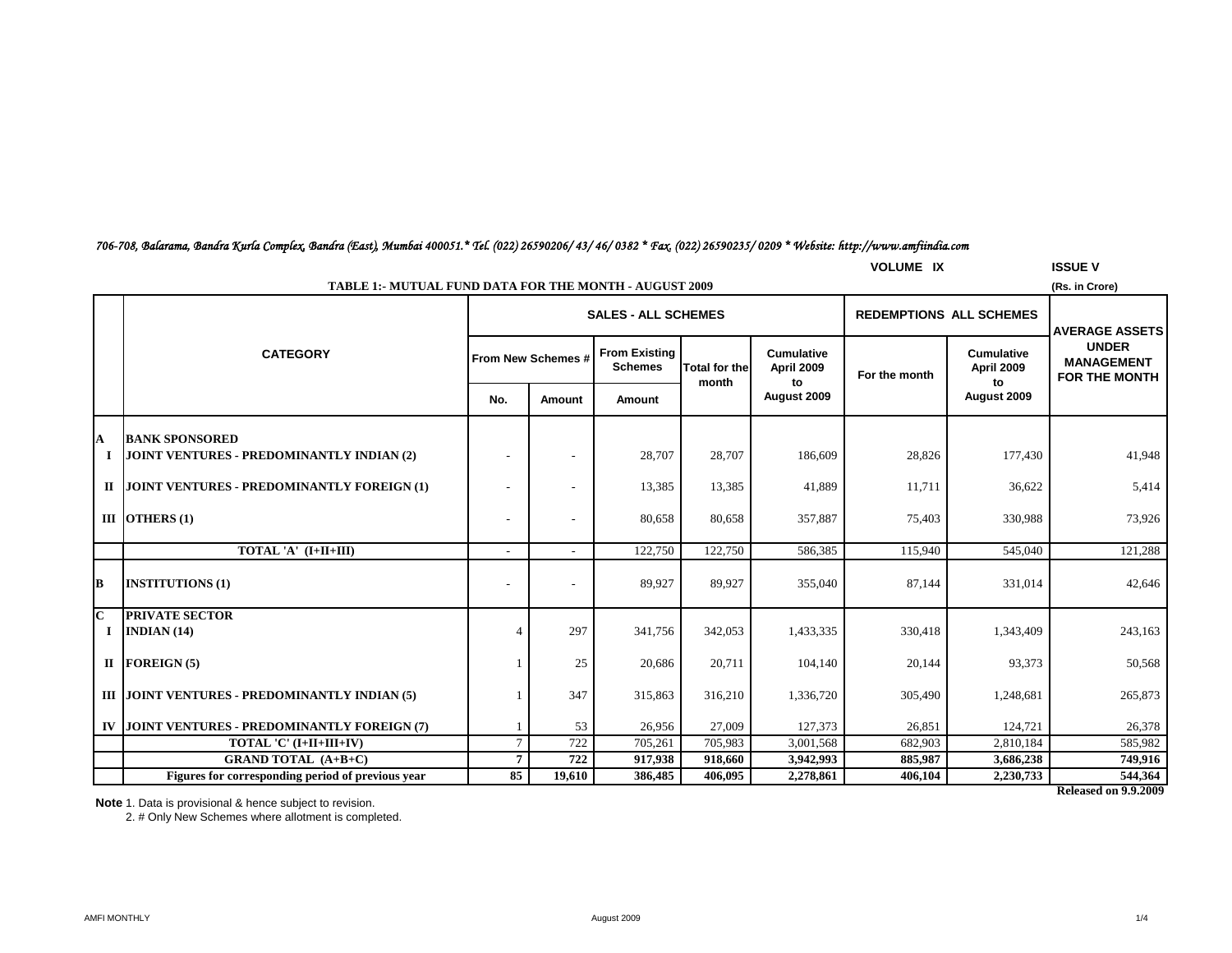### **TABLE 2:- SALES DURING THE MONTH OF AUGUST 2009 - TYPE AND CATEGORY WISE 2.1 \*NEW SCHEMES LAUNCHED (ALLOTMENT COMPLETED)**

|                                                    |                      | Open End | <b>Close End</b>     |        | <b>Interval Fund</b>     |        | <b>TOTAL</b>         |        |
|----------------------------------------------------|----------------------|----------|----------------------|--------|--------------------------|--------|----------------------|--------|
|                                                    | <b>No.of Schemes</b> | Amount   | <b>No.of Schemes</b> | Amount | <b>No.of Schemes</b>     | Amount | <b>No.of Schemes</b> | Amount |
| <b>INCOME</b>                                      |                      | 240      |                      |        | $\overline{\phantom{a}}$ |        |                      | 240    |
| <b>IEQUITY</b>                                     |                      | 82       |                      |        |                          |        |                      | 82     |
| <b>BALANCED</b>                                    |                      |          |                      |        |                          |        |                      |        |
| <b>LIQUID/MONEY MARKET</b>                         |                      |          |                      |        |                          |        |                      |        |
| <b>IGILT</b>                                       | ۰                    |          |                      |        |                          |        |                      |        |
| <b>IELSS - EQUITY</b>                              | ۰                    |          |                      |        |                          |        |                      |        |
| <b>GOLD ETFS</b>                                   |                      |          |                      |        |                          |        |                      |        |
| <b>OTHER ETFS</b>                                  | ۰                    |          |                      |        |                          |        |                      |        |
| <b>IFUND OF FUNDS INVESTING</b><br><b>OVERSEAS</b> |                      | 400      |                      |        |                          |        |                      | 400    |
| <b>TOTAL</b>                                       |                      | 722      |                      |        |                          |        |                      | 722    |

### **\*NEW SCHEMES LAUNCHED :**

| <b>IOPEN END INCOME:</b>     | Mirae Asset Short Term Bond Fund and Religare Credit Opportunities Fund.                                |
|------------------------------|---------------------------------------------------------------------------------------------------------|
| <b>IOPEN END EQUITY</b>      | <b>IEdelweiss Absolute Return Equity Fund: Religare Business Leaders Fund and Sahara Super 20 Fund.</b> |
| <b>OPEN END FOF INVESTIG</b> | <b>IDSP BlackRock World Energy Fund and JP Morgan Greater China Equity Off Shore Fund.</b>              |
| <b>IOVERSEAS:</b>            |                                                                                                         |

### **2.2 EXISTING SCHEMES**

|                                 | Open End             |         | <b>Close End</b>     |            | <b>Interval Fund</b> |        | <b>TOTAL</b>         |         |
|---------------------------------|----------------------|---------|----------------------|------------|----------------------|--------|----------------------|---------|
|                                 | <b>No.of Schemes</b> | Amount  | <b>No.of Schemes</b> | Amount     | <b>No.of Schemes</b> | Amount | <b>No.of Schemes</b> | Amount  |
| <b>INCOME</b>                   | 168                  | 261,815 | 131                  |            | 46                   |        | 345                  | 261,825 |
| <b>EQUITY</b>                   | 247                  | 3,917   | 46                   | $\sqrt{ }$ |                      | 34     | 295                  | 3,954   |
| <b>BALANCED</b>                 | 30                   | 234     |                      |            |                      |        | 37                   | 234     |
| <b>LIQUID/MONEY MARKET</b>      | 57                   | 651,519 |                      |            |                      |        | 57                   | 651,519 |
| <b>IGILT</b>                    | 36                   | 93      |                      |            |                      |        | 36                   | 93      |
| <b>IELSS - EQUITY</b>           | 35                   | 148     | 12                   |            |                      |        | 47                   | 148     |
| <b>IGOLD ETF</b>                |                      | 18      |                      |            |                      |        |                      | 18      |
| <b>OTHER ETFS</b>               | 12                   | 125     |                      |            |                      |        | 12                   | 125     |
| <b>IFUND OF FUNDS INVESTING</b> | 10 <sup>°</sup>      | 22      |                      |            |                      |        | 10 <sub>1</sub>      | 22      |
| <b>OVERSEAS</b>                 |                      |         |                      |            |                      |        |                      |         |
| <b>TOTAL</b>                    | 601                  | 917,891 | 196                  |            | 48                   | 40     | 845                  | 917,938 |

Notes:The change in number of existing schemes is because of the maturity and reclassification of some of the existing schemes.

^ Amount mobilised by new plans launched under existing scheme.

### **2.3 TOTAL OF ALL SCHEMES**

|                                 |                      | Open End | <b>Close End</b>     |        |                      | <b>Interval Fund</b> | <b>TOTAL</b>         |         |
|---------------------------------|----------------------|----------|----------------------|--------|----------------------|----------------------|----------------------|---------|
|                                 | <b>No.of Schemes</b> | Amount   | <b>No.of Schemes</b> | Amount | <b>No.of Schemes</b> | Amount               | <b>No.of Schemes</b> | Amount  |
| <b>INCOME</b>                   | 170                  | 262,055  | 131                  |        | 46                   |                      | 347                  | 262,065 |
| <b>IEQUITY</b>                  | 250                  | 3,999    | 46                   |        |                      | 34                   | 298                  | 4,036   |
| <b>BALANCED</b>                 | 30                   | 234      |                      |        |                      |                      | 37                   | 234     |
| <b>ILIQUID/MONEY MARKET</b>     | 57                   | 651,519  |                      |        |                      |                      | 57                   | 651,519 |
| <b>IGILT</b>                    | 36                   | 93       |                      |        |                      |                      | 36                   | 93      |
| <b>IELSS - EQUITY</b>           | 35                   | 148      | 12                   |        |                      |                      | 47                   | 148     |
| <b>IGOLD ETF</b>                |                      | 18       |                      |        |                      |                      |                      | 18      |
| <b>OTHER ETFS</b>               | 12                   | 125      |                      |        |                      |                      | 12                   | 125     |
| <b>IFUND OF FUNDS INVESTING</b> | 12                   | 422      |                      |        |                      |                      | 12                   | 422     |
| <b>OVERSEAS</b>                 |                      |          |                      |        |                      |                      |                      |         |
| <b>TOTAL</b>                    | 608                  | 918,613  | 196                  |        | 48                   | 40                   | 852                  | 918,660 |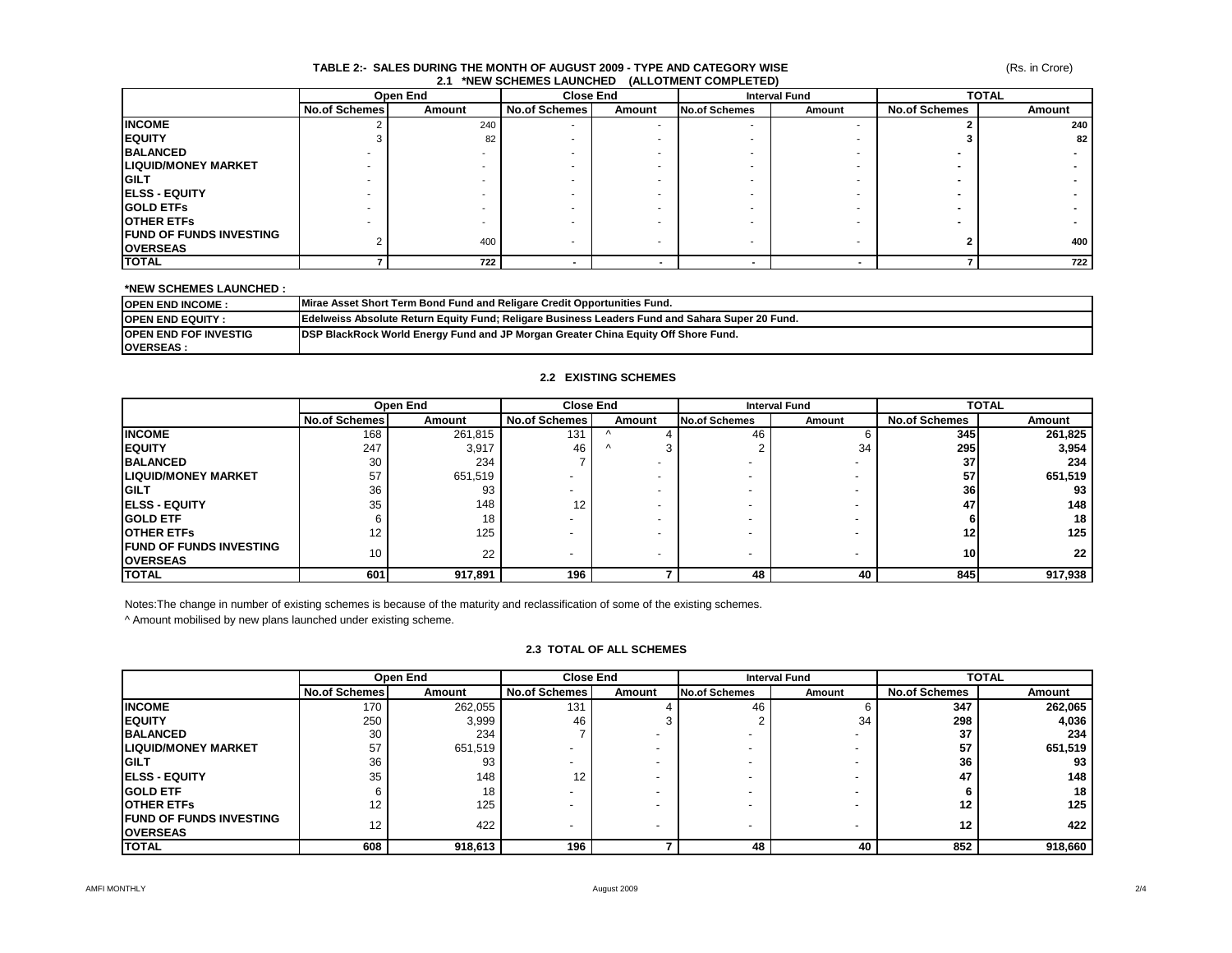### **Table 3:-**

## **REDEMPTIONS / REPURCHASES DURING THE MONTH OF AUGUST 2009**

| <b>CATEGORY &amp; TYPE WISE</b><br>(Rs. in Crore) |          |                  |                          |              |                                               |                                                            |                                                                                                    |  |  |  |
|---------------------------------------------------|----------|------------------|--------------------------|--------------|-----------------------------------------------|------------------------------------------------------------|----------------------------------------------------------------------------------------------------|--|--|--|
|                                                   | Open End | <b>Close End</b> | <b>Interval Fund</b>     | <b>TOTAL</b> | Net Inflow /<br>(Outflow)<br>For<br>the Month | Net Inflow /<br><b>Year to Date</b><br><b>Current Year</b> | Net Inflow /<br>(Outflow) For the (Outflow) For the<br><b>Year to Date</b><br><b>Previous Year</b> |  |  |  |
| <b>INCOME</b>                                     | 216,905  | 6.788            | 97                       | 223,790      | 38,275                                        | 214,187                                                    | 46,560                                                                                             |  |  |  |
| <b>IEQUITY</b>                                    | 3,992    | 172              | 14                       | 4,178        | (142)                                         | 7,290                                                      | 2,028                                                                                              |  |  |  |
| <b>BALANCED</b>                                   | 353      | 14               | $\overline{\phantom{a}}$ | 367          | (133)                                         | (123)                                                      | 274                                                                                                |  |  |  |
| <b>LIQUID/MONEY MARKET</b>                        | 656,734  |                  |                          | 656,734      | (5,215)                                       | 37,813                                                     | (2,989)                                                                                            |  |  |  |
| <b>IGILT</b>                                      | 539      |                  | $\overline{\phantom{a}}$ | 539          | (446)                                         | (2,719)                                                    | (960)                                                                                              |  |  |  |
| <b>IELSS - EQUITY</b>                             | 120      | 4                | $\overline{\phantom{a}}$ | 124          | 24                                            | 141                                                        | 1,224                                                                                              |  |  |  |
| <b>GOLD ETFS</b>                                  |          | -                | $\overline{\phantom{0}}$ |              | 15                                            | 191                                                        | 190                                                                                                |  |  |  |
| <b>OTHER ETFS</b>                                 | 168      | ۰                | $\overline{\phantom{a}}$ | 168          | (43)                                          | (25)                                                       | 806                                                                                                |  |  |  |
| <b>FUND OF FUNDS</b><br><b>INVESTING OVERSEAS</b> | 84       |                  |                          | 84           | 338                                           |                                                            | 995                                                                                                |  |  |  |
| <b>TOTAL</b>                                      | 878,898  | 6,978            | 111                      | 885,987      | 32,673                                        | 256,755                                                    | 48,128                                                                                             |  |  |  |

**\* Net Inflow/ Outflow for Fund of Funds investing overseas for the year to date (current year) is nil.**

**Table 4:-**

# **ASSETS UNDER MANAGEMENT AS ON AUGUST 31, 2009**

|                           |          |                  | <b>CATEGORY &amp; TYPE WISE</b> |              | (Rs. in Crore) |
|---------------------------|----------|------------------|---------------------------------|--------------|----------------|
|                           | Open End | <b>Close End</b> | <b>Interval Fund</b>            | <b>TOTAL</b> | % to Total     |
| <b>INCOME</b>             | 387,478  | 35,049           | 384                             | 422,911      | 56             |
| <b>EQUITY</b>             | 135,337  | 25,051           | 409                             | 160,797      | 21             |
| <b>BALANCED</b>           | 14.244   | 2.427            |                                 | 16,671       |                |
| LIQUID/MONEY MARKET       | 127,429  |                  |                                 | 127.429      | 17             |
| <b>GILT</b>               | 3,937    |                  |                                 | 3,937        |                |
| <b>ELSS - EQUITY</b>      | 18,543   | 1.629            |                                 | 20,172       |                |
| <b>GOLD ETF</b>           | 904      | -                |                                 | 904          | @              |
| <b>OTHER ETFS</b>         | 831      | -                |                                 | 831          | @              |
| <b>FUND OF FUNDS</b>      | 2,986    | ۰                |                                 | 2,986        | @              |
| <b>INVESTING OVERSEAS</b> |          |                  |                                 |              |                |
| <b>TOTAL</b>              | 691,689  | 64,156           | 793                             | 756,638      | 100            |

**@ Less than 1 %.**

### **Table 5:- DATA ON FUND OF FUNDS (DOMESTIC) - AUGUST 2009** *(Rs. In Crore)*

|  |  | (Rs. In Cro |  |  |
|--|--|-------------|--|--|
|--|--|-------------|--|--|

|                       | No. of Schemes | <b>Sales</b> | Redemption | Assets under<br>Management as on<br><b>August 31, 2009</b> | <b>Average Assets</b><br><b>Under Management</b><br>for the month |
|-----------------------|----------------|--------------|------------|------------------------------------------------------------|-------------------------------------------------------------------|
| <b>IFund of Funds</b> | 27             | 46           | 26         | 749                                                        | 732                                                               |

#### **Notes :**

1. Fund of Funds is a scheme wherein the assets are invested in the existing schemes of mutual funds and hence, the figures indicated herein are included in tables 1 to 4 and 6. Data on fund of funds is given for information only.